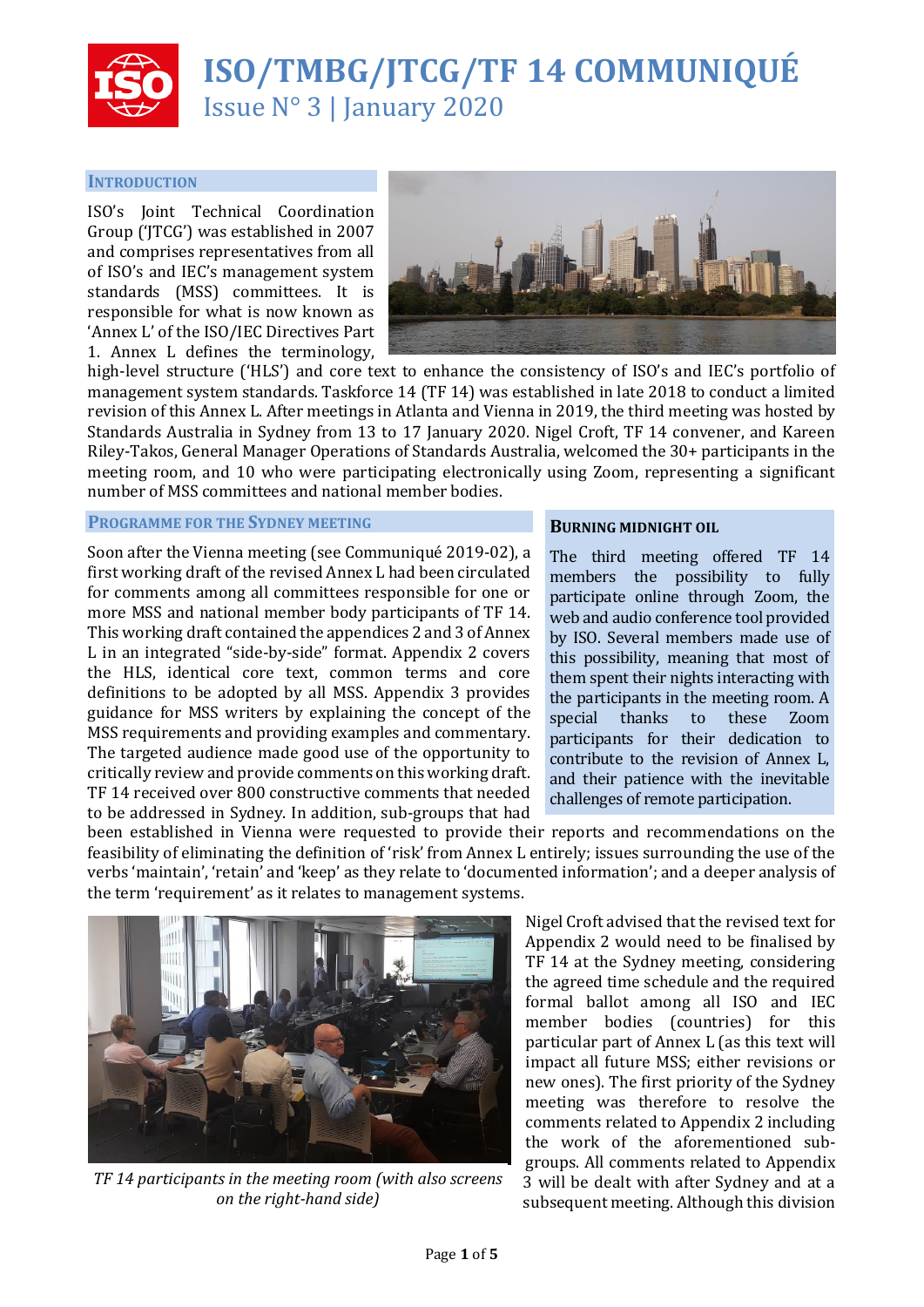of work significantly reduced the number of comments to be resolved, it was still challenging to discuss and resolve those comments. The list of priority items in the product specification for the limited revision of Annex L was the compass during the meeting to ensure that those items would at least be addressed. At the end, a small number of low-priority items remained to be discussed and resolved over the next couple of weeks by correspondence among the TF 14 experts who participated in the meeting, before being formally balloted among all TF 14 members.

#### **D-DAY FOR DEFINITION OF 'RISK'**

One of the most important tasks for TF 14 at this meeting was to resolve the definition of 'risk'. This was one of the priority topics defined in the project specification and had been extensively debated throughout 2019. At the Vienna meeting (in July 2019) the option of having no definition was discussed as a possible way forward. It was agreed that a sub-group would prepare a 'white paper' to elaborate on the feasibility of this option, and how it might affect the remaining text in appendices 2 and 3 of Annex L. In Sydney, the sub-group provided its report describing the risk-based approach and risk management concept, and addressing opportunities and threats within the HLS. Following a very lively and informed discussion, it was concluded that the option for removing the definition of risk would



*Sydney Harbour Bridge and Opera House – Two landmarks that also symbolise the goals and dynamics of TF 14 (i.e. reaching consensus by bridging different views and keeping good harmony)* 

make the whole topic more complicated and was therefore not a viable option. So, an important first step in the decision-making process was to agree that Appendix 2 will continue to contain a definition of risk.

The definition of risk had been extensively discussed on the TF 14 Livelink discussion forum as well as in the face-to-face meetings in 2019. Prior to the Sydney meeting, a number of TF 14 members shared their views

in the discussion forum and via series of discussion papers. The main issue is that the current Annex L definition of risk is slightly different from the one developed by ISO/TC 262 in their latest edition of ISO 31000 on risk management. The use of the term objectives, with a broader definition used elsewhere in ISO, had implications for the narrower use in an MSS where it could be inferred that the objectives refer only to the measurable objectives of the MSS. While Annex L defines risk as 'effect of uncertainty', the

2018 edition of ISO 31000 defines risk as 'effect of uncertainty *on objectives*', with notes to explain the relationship between risks, threats and opportunities. The implications of adopting ISO 31000 definition were discussed, with the possibility of using the 'Notes to entry' to respond to concerns raised by some committees about adding the phrase 'on objectives'. After extensive discussions, however, it was decided that although there might be merit in agreeing a single aligned definition in future, changing the current Annex L definition would be a 'step too far' for this limited revision. Many committees have only very recently adopted Annex L as a basis for their MSS, and there was general concern among these committees that changing the current definition of risk would only serve to confuse the users of those standards. TF 14 therefore made the conscious decision not to change the current Annex L definition.

#### **risk**

# effect of uncertainty

Note 1 to entry: An effect is a deviation from the expected — positive or negative.

Note 2 to entry: Uncertainty is the state, even partial, of deficiency of information related to, understanding or knowledge of, an event, its consequence, or likelihood.

Note 3 to entry: Risk is often characterized by reference to potential "events" (as defined in ISO Guide 73) and "consequences" (as defined in ISO Guide 73), or a combination of these.

Note 4 to entry: Risk is often expressed in terms of a combination of the consequences of an event (including changes in circumstances) and the associated "likelihood" (as defined in ISO Guide 73) of occurrence.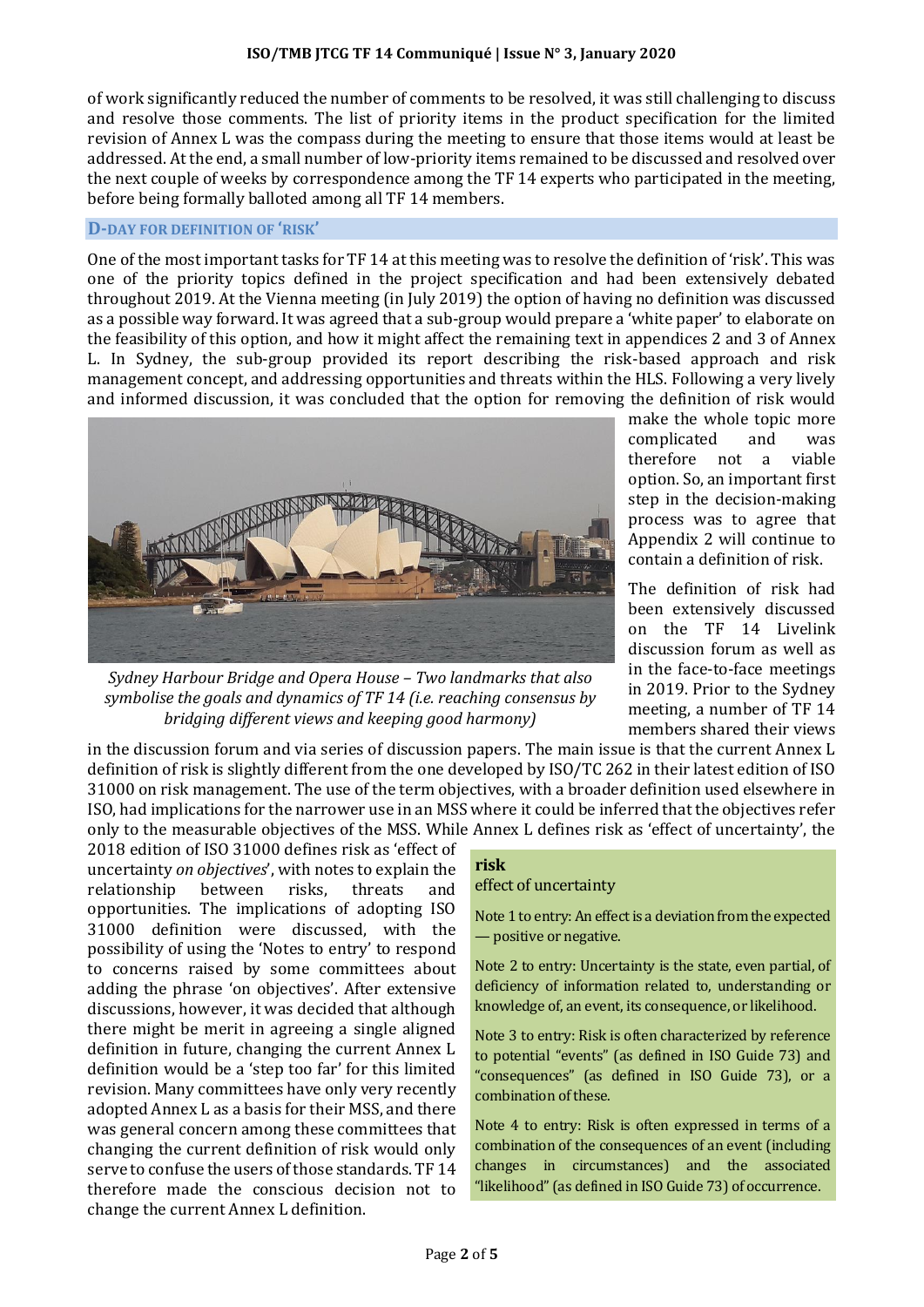#### **ISO/TMB JTCG TF 14 Communiqué | Issue N° 3, January 2020**

Concerning the use of the phrase 'risks and opportunities', particularly in 6.1 of the HLS, it was acknowledged that there is room for improvement. This was supported by the nature and number of comments received on this topic. Different options to address these concerns were explored, for example by decoupling the words 'risk' and 'opportunity', introducing the word 'threat', determining risk sources or removing entirely the word 'opportunities'. However, none of the suggested alternatives received sufficient support to merit further analysis. It was therefore reluctantly concluded that maintaining the current text in Appendix 2 is the best option for this limited revision.

Nigel Croft concluded that maintaining the current Annex L definition and text related to risk and opportunity was a well-informed decision, and not one that was taken lightly. He emphasised that a lot of valuable information has been shared to facilitate discussion and increase mutual understanding between risk management and management system specialists. This information should be captured in one way or another and made available to MSS writers and users in developing and implementing their discipline-specific management system standards. Not only will improved guidance be made available in Appendix 3 (to be developed over the course of 2020), the consensus of the group was this entire topic is worthy of further deliberations after TF 14 has finished the current limited revision of Annex L.

#### **AND THE CHANGES ARE …**

TF 14 welcomed all suggestions made for amending Appendix 2. With the project specification in mind, aiming at a limited revision, the suggestions for amending Appendix 2 were discussed. It was agreed that any change to the post-Vienna draft of Appendix 2 would require a two-thirds majority of participants present at the time the decision was taken (either physically or virtually). This meant that a number of TF 14 members had to participate throughout the night in their local times, to be able to make an active contribution.

For several suggestions, it was concluded that they are beyond the limited scope of the project specification or are discipline specific. These suggestions will again be considered when working on Appendix 3. They will also be archived for potential consideration in future, more extensive revisions of Annex L.



*One of the TF 14 participants did a great job in capturing the discussion on the whiteboard*

The agreed changes, still subject to formal approval by ISO and IEC member bodies, include:

- $\checkmark$  Documented information: The current definition in Annex L and the core text in some cases result in circularity of the definition with respect to 'controlling' and 'maintaining' documented information. In addition, different language is used to describe what users are required to do with documented information (e.g. 'keep', 'retain' and 'maintain'). After the post-Vienna sub-group on this topic made its presentation, and following a discussion, it was agreed not to change the current definition, but to rephrase the relevant requirements that will now use the construct of "(appropriate) documented information shall be available".
- ✓ 'Organization' and 'scope of the management system': The notes to entry of 'organization' and 'management system' seemed to result in inconsistencies. This has been resolved by removing the note about scope of management system and integrating its intent with the note under 'organization'.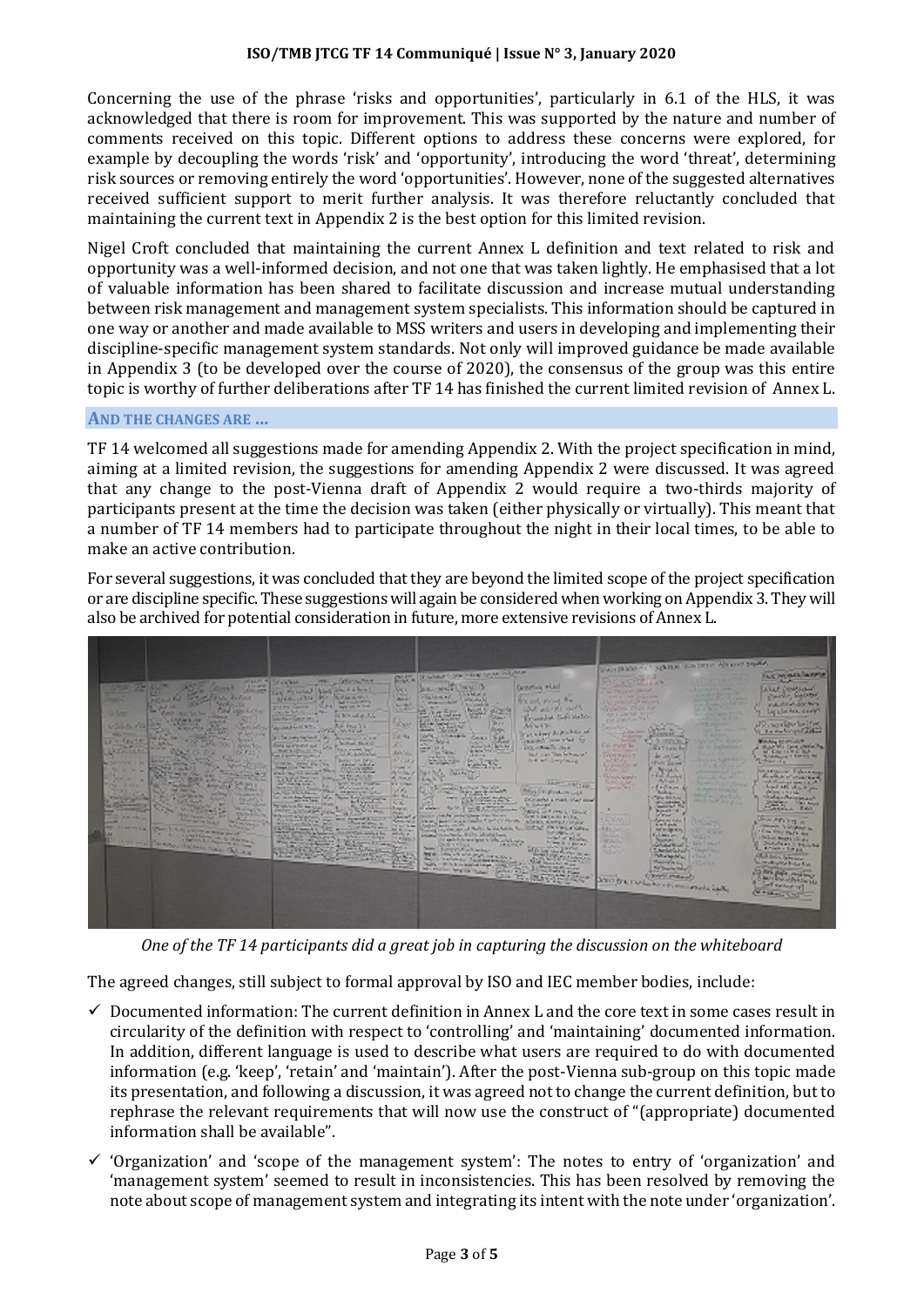- $\checkmark$  Process: The earlier change made of 'outputs' to 'results' resulted in several comments about clarification. By adding a note that other terminology is also used depending on the context, additional clarification is provided.
- $\checkmark$  (External) provider: The earlier change made to replace 'outsourcing' with 'externally provided processes, products or services' and consequently introducing definitions for 'provider' and 'external provider' resulted also in several comments. While there was broad support for this replacement, the addition of the definitions was questioned. It was agreed to remove these terms and definitions (that are also available in ISO Online Browsing Platform). In addition, it is clarified in Clause 8 that controls relate to those externally provided processes, products or services that are relevant to the XXX management system.
- $\checkmark$  Audit: The proposed post-Vienna definition of audit, which was taken from ISO 19011:2018, refers to audit as a 'documented process'. Discussion was centred on the fact that this definition contains a generic requirement for documentation, while Annex L already addresses the extent to which the audit process (or indeed any process) has to be documented. It was therefore agreed to omit the word 'documented' from the Annex L definition.
- $\checkmark$  Improvement: It had already been identified that Clause 10 might need a first new, more general subclause before jumping into the subject of nonconformities and corrective actions. Several proposals were received and were discussed for such a subclause, but most involved at least partial repetition of the current 10.2 on continual improvement. The decision was therefore made to simply exchange the sequence of 10.1 and 10.2, without changing the text.

In addition to these changes, concerns had been expressed by the terminology specialists about the sequencing of Clause 3 of the HLS, which does not follow the conceptual approach recommended by the various ISO terminology standards. It was therefore agreed to restructure the order of terms and definitions. A restructured order of the Clause 3 terms and definitions can therefore be expected in the next draft of Appendix 2 that will be submitted for formal ISO and IEC member body ballot.

Following a report from the sub-group that was looking at the definition of 'requirement', it was concluded that the current definition Annex L describes the intent perfectly well. The definition in the ISO/IEC Directives, which is different, is applicable to drafting of requirements in standards, and is used in a different context.

The proposal that had been introduced in the post-Vienna draft of Appendix 3 to add a new subclause on management of change (new 6.3)

# **ABOUT STANDARDS AUSTRALIA**

The meeting was hosted by Standards Australia, the country's leading independent, non-governmental, not-for-profit standards organization, which also represent Australia in ISO and IEC. The meeting participants thanked them for their excellent hospitality and the facilities they provided to make the meeting a successful one.



Standards Australia distinguishes three key roles:

- 1) Standards development: Offering stakeholders from a variety of sectors a range of pathways to develop or update new or existing standards.
- 2) International participation: Participating in the development and adoption of a wide range of International Standards.
- 3) Accreditation of standards development organisations: Assessing and approving other organisations to develop Australian Standards®.

For every new standard, Standards Australia brings together key parties and stakeholders to form a technical committee. These committees collaborate to develop standards which are of value to Australia, its businesses, and its people. The benefits of their work are clear. With stronger standards in place, Australia can enjoy greater economic efficiency and increased prominence on the international stage. Robust standards also help support local communities by building a safer, more sustainable environment.

More information about Standards Australia is available at **[their website](https://www.standards.org.au/)**.